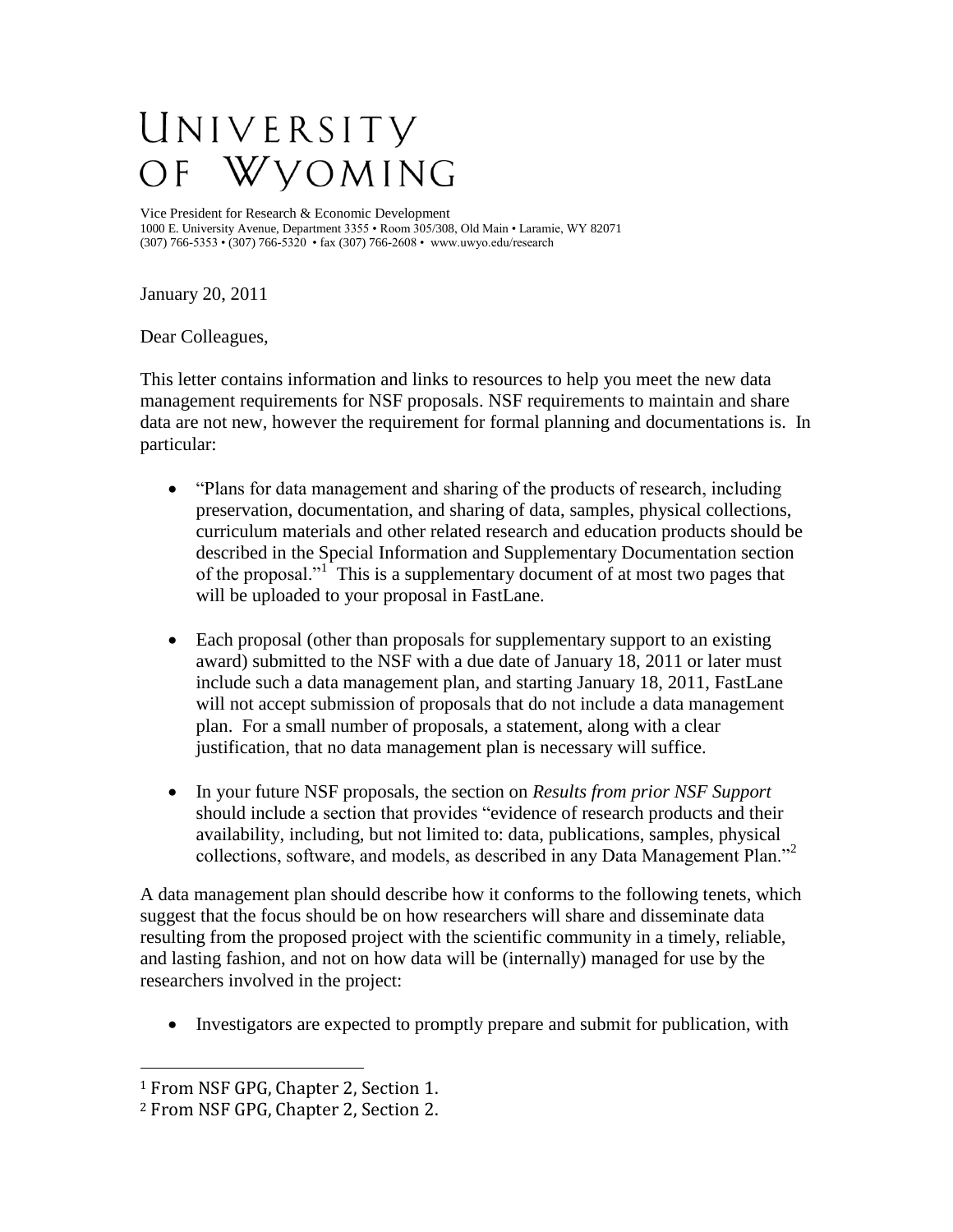authorship that accurately reflects the contributions of those involved, all significant findings from work conducted under NSF grants.

- Investigators are expected to share with other researchers, at no more than incremental cost and within a reasonable time, the primary data, samples, physical collections and other supporting materials created or gathered in the course of work under NSF grants. Grantees are expected to encourage and facilitate such sharing. Privileged or confidential information should be released only in a form that protects the privacy of individuals and subjects involved.
- Investigators and grantees are encouraged to share software and inventions created under the grant or otherwise make them or their products widely available and usable.
- The Bayh-Dole act allows universities to own the intellectual property developed through the course of performing research. The placement of proprietary information used to develop patents, into any form of data repository constitutes a public disclosure and therefore may disqualify patent rights the University may claim as a result of research. Thus it is critical that any information leading to the development of a patent must be disclosed to the University of Wyoming Research Products Center [\(http://uwadmnweb.uwyo.edu/RPC](http://uwadmnweb.uwyo.edu/RPC)) (307 766-2520). RPC staff will help guide the researcher as they develop NSF grant-related information for placement into a data repository of any type.
- NSF normally allows grantees to retain principal legal rights to intellectual property developed under NSF grants to provide incentives for development and dissemination of inventions, software and publications that can enhance their usefulness, accessibility and upkeep. Such incentives do not, however, reduce the responsibility that investigators and organizations have as members of the scientific and engineering community, to make results, data and collections available to other researchers.
- NSF program management will implement these policies for dissemination and sharing of research results, in ways appropriate to field and circumstances, through the proposal review process; through award negotiations and conditions; and through appropriate support and incentives for data cleanup, documentation, dissemination, storage and the like.

Possible items to include in a data management plan include:

- Expected data from project. A description of the "types of data, samples, physical collections, software, curriculum materials" that the product will produce, and the expected retention time for each. Note that retention of research data should be retained for at least three years after the conclusion of the award or three years after public release, whichever is later.
- Standards. A description of the "standards that will be used for data and